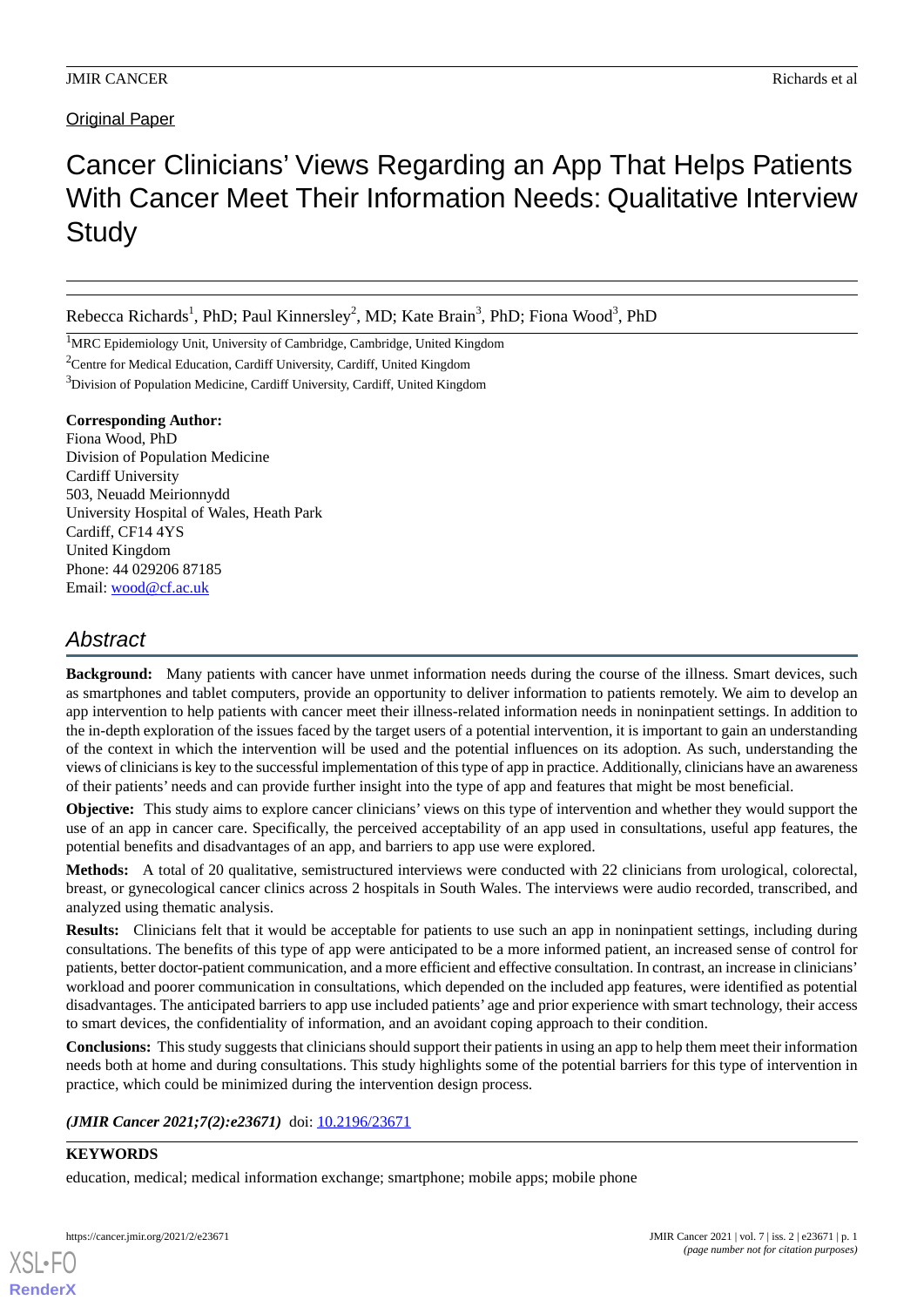# *Introduction*

Most patients with cancer now largely manage their condition at home with less regular supervision by clinicians, which requires them to take a more active role in their treatment and survivorship [\[1](#page-8-0),[2\]](#page-8-1). To become a more activated patient and to manage the changes in daily life that come with cancer, patients require relevant and accurate information [\[3](#page-8-2)], and patients generally want as much information as possible about their condition [[4](#page-8-3)]. However, recent studies conducted in Europe and the United States over the last 5 years have reported high rates of unmet information needs among patients with cancer [\[5-](#page-8-4)[7\]](#page-8-5). In addition to limiting patients' ability to participate in their care, unmet information needs are also associated with a lower quality of life, the loss of control over one's life, increased anxiety and depression, and dissatisfaction with care [\[5,](#page-8-4)[8](#page-8-6)[-11](#page-8-7)].

Smart technology, including smartphones and tablet computers, has the potential to support the shift in cancer care to community settings and help patients meet their information needs by facilitating the delivery of information-based interventions to patients at home. However, a recent systematic review of the use of mobile devices to support patients with cancer with their information needs identified that available mobile interventions are mainly limited to helping patients with their treatment- or symptom-related information needs [\[12](#page-9-0)]. The authors concluded that more comprehensive interventions are required for patients managing the wider aspects of their condition in noninpatient settings.

This paper reports part of a series of studies documenting the systematic development of an app to help patients with cancer to meet their illness-related information needs [[12](#page-9-0)[,13](#page-9-1)], which followed the Medical Research Council (MRC) framework for the development of complex interventions in health care [\[14](#page-9-2)] and the person-based approach to enhance the acceptability and feasibility of such interventions [[15\]](#page-9-3). A systematic review of the use of mobile devices to help patients with cancer meet their information needs reported that the vast majority of interventions aimed to improve the monitoring and management of treatment-related symptoms [\[12](#page-9-0)]. There were no interventions designed to meet patients' full range of cancer-related information needs; more comprehensive interventions are required for patients to meet their information needs when managing their condition in noninpatient settings. Qualitative interviews were then conducted with a sample of patients with cancer to explore their views and preferences for a potential app to help them meet their illness-related information needs [[13\]](#page-9-1). Suggestions for app features indicated the need for an app that supports patients to gather the key information that they need from their clinicians during time-constrained consultations, facilitates understanding, collates large amounts of information regarding available services, and helps patients navigate them. The anticipated benefits of this type of app included a more informed patient, improved quality of life, reduced anxiety, and increased confidence to participate in their care, which appeared to outweigh the potential disadvantages, such as potentially increased anxiety and distraction in consultations. Finally, patients anticipated that potential barriers to app use could be previous experience with smart technology, access to smart

 $XS$ -FO **[RenderX](http://www.renderx.com/)** devices and the internet, an avoidant coping approach to their condition, and concerns about security and confidentiality of personal information.

In addition to an in-depth exploration of the issues faced by the target users of a potential intervention, it is important to gain an understanding of the context in which it will be used and the potential influences on the intervention [[15](#page-9-3)[,16](#page-9-4)]. As patients with cancer desire an app that would facilitate information gathering, exchange, and understanding during and between consultations with their clinicians [\[13\]](#page-9-1), it is important to explore clinicians' perceptions of the acceptability of this type of app to provide an opportunity to identify and minimize the potential barriers to its implementation in a clinical context [\[16](#page-9-4),[17\]](#page-9-5). In addition, clinicians have a potential role in encouraging the uptake of an app for patients with cancer following a diagnosis, as patients value the opinions of their clinicians and trust them as a source of reliable information [[18,](#page-9-6)[19](#page-9-7)]. Therefore, the support of clinicians will be key to the successful implementation of such interventions in practice [[16\]](#page-9-4).

The primary aim of the study reported in this paper is to explore clinicians'views on the acceptability of an app for patients with cancer, including whether clinicians would support the use of an app in cancer care. Views on information exchange in consultations, useful app features, and the potential benefits and disadvantages of, and barriers to, app use were also explored.

# *Methods*

#### **Overview**

Semistructured interviews were conducted with cancer clinicians at their clinics between June 2014 and November 2014. Participants were interviewed for this study before a qualitative interview study was conducted with a sample of patients with cancer [[13\]](#page-9-1). Given that patients with cancer still report unmet information needs in recent years [\[5](#page-8-4)-[7\]](#page-8-5), it is prudent to continue with the development of interventions to support them and publish data that will help to build the evidence base in this field. National Health Service (NHS) ethical approval and R&D approval were granted (approval number: 14/WA/0066). Semistructured interviews were chosen because they enable a more personal and in-depth response from individuals compared with quantitative methods [\[20](#page-9-8)]. This method also allows participants the freedom to raise other relevant issues [[19\]](#page-9-7).

# **Participants**

We aimed to recruit a varied sample of clinicians to enable divergent views to emerge [\[20](#page-9-8)]. Cancer clinicians were recruited from colorectal, urological, breast, and gynecological cancer clinics within the University Hospital Wales and Velindre Hospital (a specialist cancer hospital) in South Wales, United Kingdom. These 4 cancer clinics were chosen because they have a variety of clinicians who deal with some of the most common cancers [\[21](#page-9-9)]. A decision was made to include a varied sample, including consultant surgeons, consultant oncologists, cancer nurse specialists (CNSs), and trainee clinicians (both medical and nursing).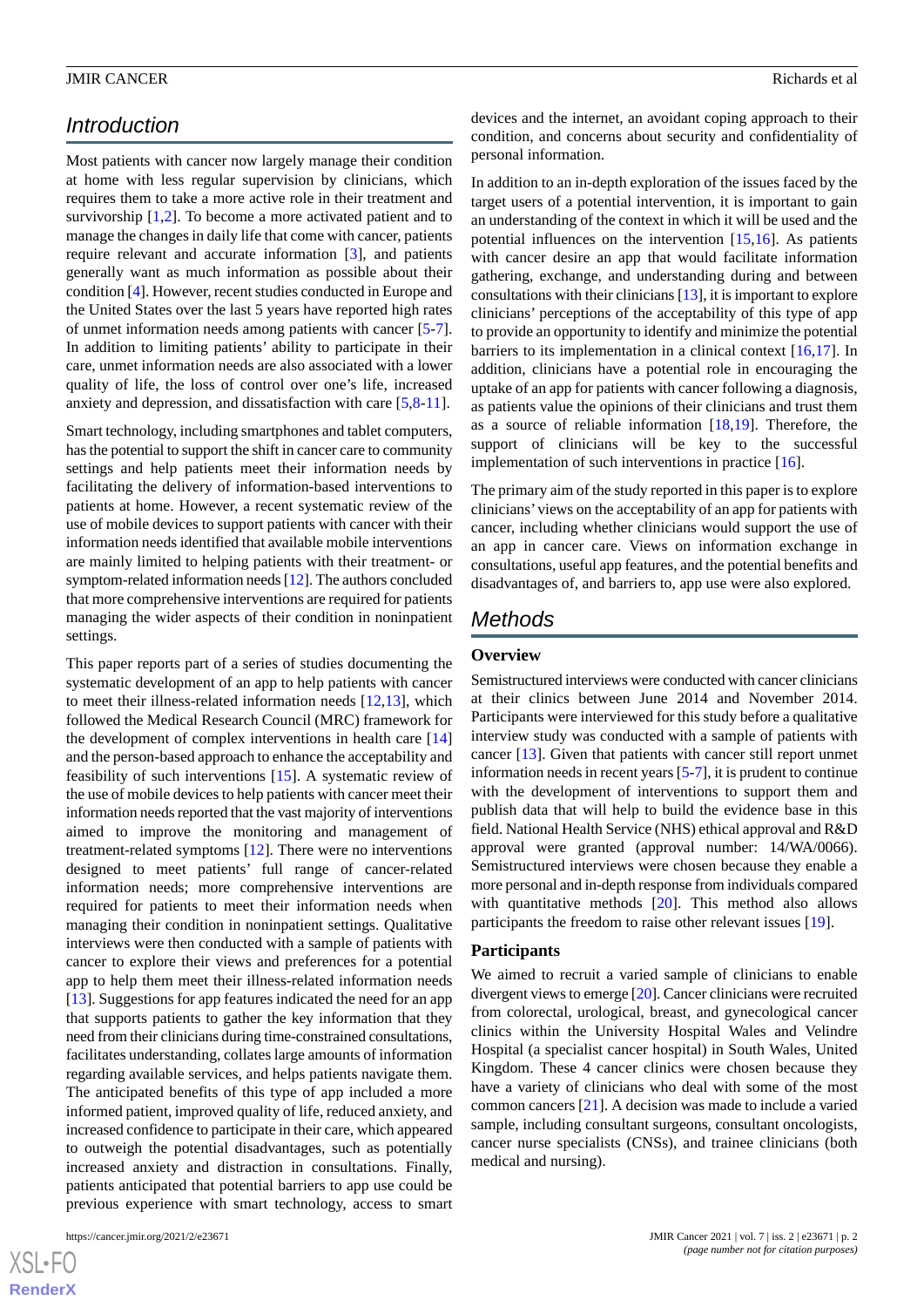# **Recruitment**

Clinical leads were identified and contacted so that the lead author (RR) could attend multidisciplinary team (MDT) meetings at each of the cancer clinics to present the study and invite clinicians to participate. Interested clinicians were emailed an information pack containing an invitation letter, information sheet, and reply form. It was not possible to attend an MDT meeting in all cancer clinics. In these circumstances, the lead clinician was asked to email their colleagues to invite clinical colleagues to participate in the study and to contact RR if they were interested. As a result of this recruitment method, the response rate could not be determined.

# **Procedure**

Face-to-face interviews were conducted with interested participants at the clinicians' place of work. The interview was treated confidently, and only the research group had access to anonymized data. Clinicians provided written consent at the time of the interview and completed a demographic questionnaire that allowed us to describe the characteristics of our sample. Interviews were audio recorded, transcribed verbatim, and anonymized.

# **Interview Topic Guide**

Relevant literature informed the development of a semistructured interview topic guide [\[12](#page-9-0)]. The topics included information provision in consultations, experience with smart technology in consultations, perceived acceptability of an app intervention, perceived benefits and disadvantages of, barriers to app use, and useful app features for patients with cancer. At the beginning of the interviews, participants were told that an app could help with a wide range of things, such as patients'information needs, communication in consultations, adherence to medication, and social support. [Multimedia Appendix 1](#page-8-8) provides a topic guide.

# **Analysis**

Participants were interviewed until the research team felt that data saturation was reached, sometimes referred to as the point of information redundancy. Although the concept of data saturation can be considered problematic in qualitative research [[22\]](#page-9-10), we considered this to have occurred when no new refinements to codes were made for at least three interviews. Data were managed using the qualitative analysis software package NVivo 10 (QSR International). Thematic analysis was selected to analyze interview transcripts, as this helps to provide insights by moving from a broad reading of the data to the conceptualization of codes and themes, followed by their interpretation [[22\]](#page-9-10). The approach used was not considered purely inductive nor deductive but instead a blend of both approaches [[22\]](#page-9-10). Each transcript was read several times to achieve

familiarity by noting meanings and patterns. Initial codes were generated from each data item, and mind maps were created to identify the links between codes and possible overarching themes. Codes were then organized into meaningful subthemes and main overarching themes that captured the essence of the codes associated with them. Themes were reviewed and refined by reviewing each data item within a theme to ensure coherence.

RR, a doctoral student, collected and analyzed the data. A total of 5 transcripts were independently analyzed by a second author (FW) to allow collaborative discussion about the data and facilitate the interpretation of findings. Both authors maintained an awareness of how their personal characteristics and values may have influenced the data collection or analysis. For example, RR and FW are not medically trained and thus may not fully understand the clinical implications of the data. Participants knew that RR was also interviewing other cancer clinicians, possibly from the same clinic or hospital. Therefore, RR was aware of how this might have influenced participants' trust and openness during the interviews and made every effort to build rapport and trust before the interview and to make the participants feel comfortable and at ease. RR assured participants that the interviews were confidential and that their views and opinions would not be discussed with other clinicians or their patients.

# *Results*

# **Overview**

In total, 20 interviews were conducted with 22 clinicians between June 2014 and November 2014. A total of 4 CNSs chose to be interviewed in pairs stating time constraints in the clinic; however, the remaining clinicians participated in individual interviews. The average length of the interviews was 27 minutes (range 20-39 min).

# **Sample Characteristics**

Participant characteristics are presented in [Table 1.](#page-3-0) Of 22 clinicians, 12 (55%) were female and 10 (45%) were male. Overall, 36% (8/22) of the participants were CNSs, 23% (5/22) were consultant oncologists, 14% (3/22) were consultant surgeons, 23% (5/22) were trainee surgeon or oncologists, and 4% (1/22) were palliative care clinician. Of 22 clinicians, 7 (32%) were from urological cancer clinics, 6 (27%) were from colorectal cancer clinics, 5 (23%) were from gynecological cancer clinics, 3 (14%) were from breast cancer clinics, and 1 (4%) working in palliative care across subspecialities. All participants reported that they owned a smartphone or tablet computer.

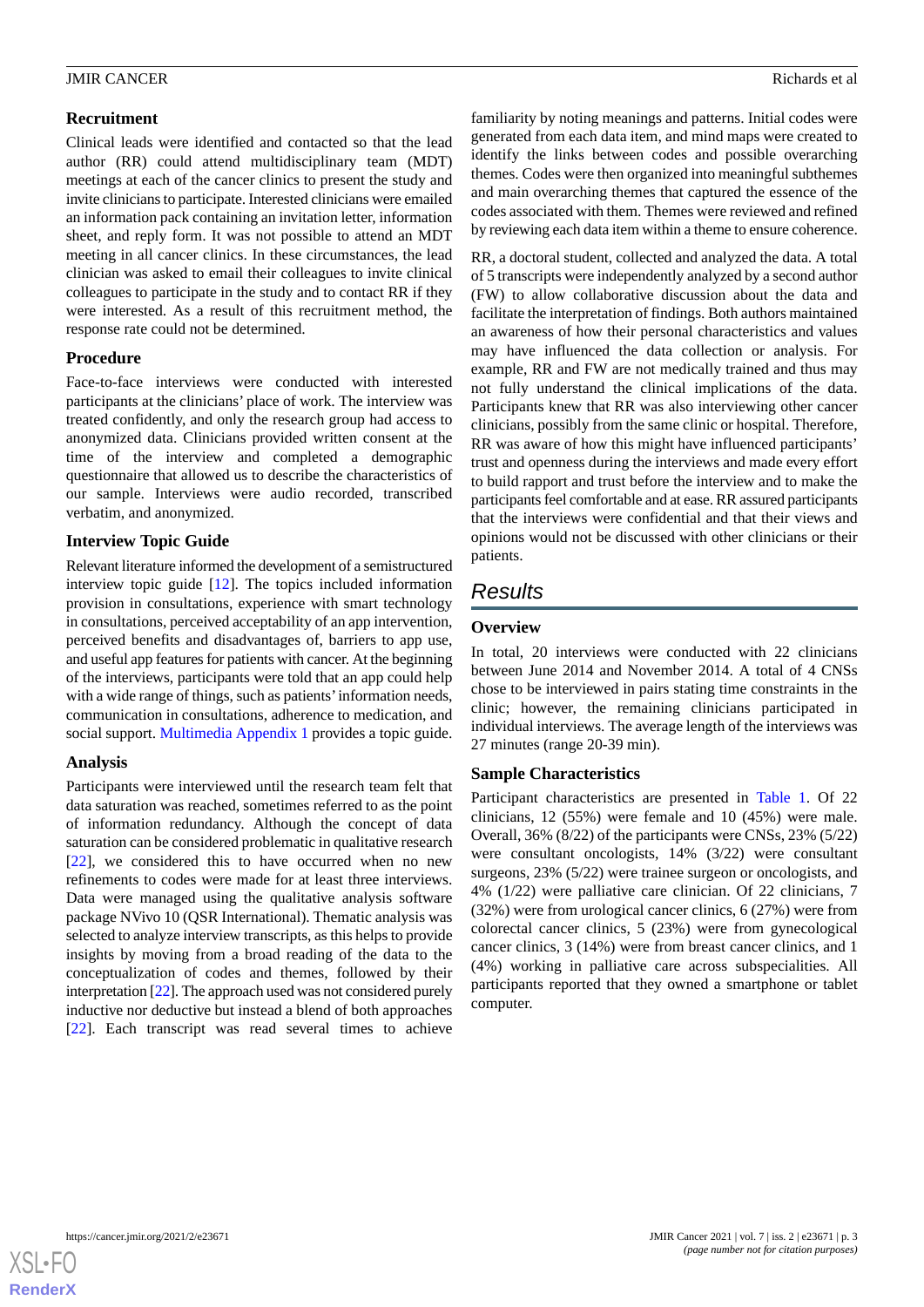<span id="page-3-0"></span>**Table 1.** Sample characteristics.

| ID (code)                 | Occupation                | Cancer clinic |
|---------------------------|---------------------------|---------------|
| $P1$ (Onc <sup>a</sup> )  | Oncologist                | Gynecology    |
| $P2$ (Onc)                | Oncologist                | <b>Breast</b> |
| $P3$ (Onc)                | Oncologist                | <b>Breast</b> |
| $P4 (PCC^b)$              | Palliative care clinician | All types     |
| $P5$ (CNS <sup>c</sup> )  | Cancer nurse specialist   | <b>Breast</b> |
| P6 (TOnc <sup>d</sup> )   | Trainee oncologist        | Gynecology    |
| P7 (CNS)                  | Cancer nurse specialist   | Gynecology    |
| P8 (CNS)                  | Cancer nurse specialist   | Gynecology    |
| P9 (CNS)                  | Cancer nurse specialist   | Colorectal    |
| P10 (CNS)                 | Cancer nurse specialist   | Colorectal    |
| $P11(Sur^e)$              | Surgeon                   | Colorectal    |
| $P12$ (Onc)               | Oncologist                | Colorectal    |
| P <sub>13</sub> $(TSurf)$ | Trainee surgeon           | Colorectal    |
| $P14$ (Onc)               | Oncologist                | Gynecology    |
| P15 (TSur)                | Trainee surgeon           | Urology       |
| P16(Sur)                  | Surgeon                   | Colorectal    |
| P17 (TSur)                | Trainee surgeon           | Urology       |
| <b>P18 (CNS)</b>          | Cancer nurse specialist   | Urology       |
| P19(Sur)                  | Surgeon                   | Urology       |
| P20 (CNS)                 | Cancer nurse specialist   | Urology       |
| P21 (CNS)                 | Cancer nurse specialist   | Urology       |
| P22 (TSur)                | Trainee surgeon           | Urology       |

<sup>a</sup>Onc: oncologist.

<sup>b</sup>PCC: palliative care clinician.

 $\text{c}_\text{CNS:}$  cancer nurse specialist.

dTOnc: trainee oncologist. e<sup>e</sup>Sur: surgeon.

<sup>f</sup>TSur: trainee surgeon.

#### **Interview Themes**

From the interviews, 4 key themes were identified: (1) anticipated acceptability, (2) suggested app features, (3) anticipated benefits of app use, and (4) potential disadvantages or anticipated barriers to app use. Participants are identified with "P" followed by their identification number and the abbreviations of occupations listed in [Table 1](#page-3-0) (eg, P1 [Onc] is Participant 1, oncologist).

#### *Theme 1: Anticipated Acceptability*

Most clinicians reported that they do not currently use smart technology with their patients in consultations; however, 2 clinicians used apps to assist in explaining a patient's condition to them. Most clinicians anticipated that it would be acceptable for patients to use a cancer app in consultations, reporting that patients already bring printed information or written question

lists and that some use their smartphones to make notes during consultations:

*Patients bring bits of paper, articles, all sorts of things. I mean, I think the patient population is changing...it's just a screen with information on it really isn't it? So I think, you know, the delivery is not critical...patients write things down quite a lot now. I think if patients did something on the app as opposed to the writing it down, I don't think it makes any difference.* [P19, surgeon]

In contrast, 2 participants suggested that some older clinicians might perceive patients' use of an app in consultations to be socially unacceptable and would resist the use of this type of technology in consultations. However, none of the senior clinicians in this study reported this to be an issue: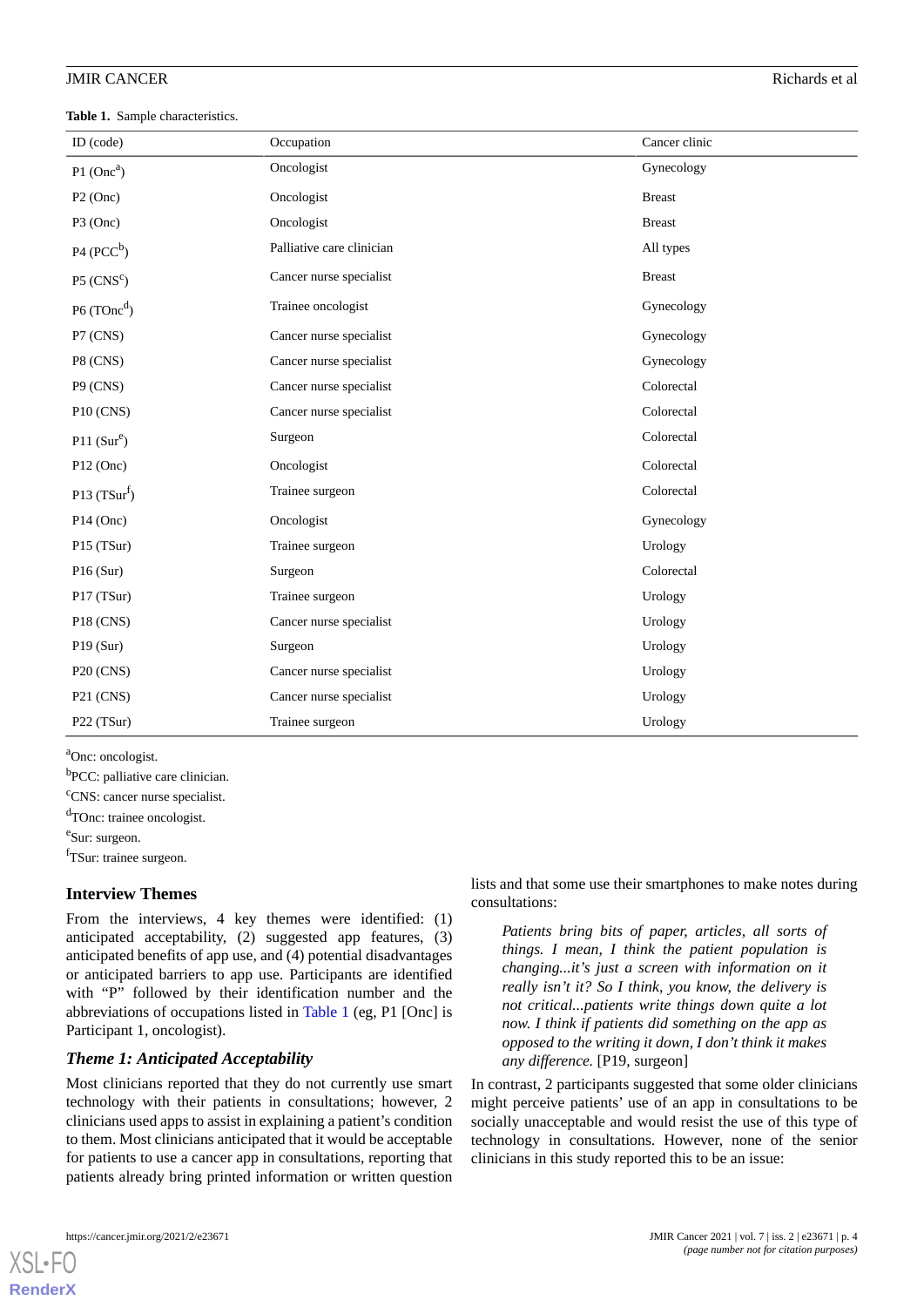*There are still, I'm sure the older clinicians...they might, they might have a big resistance to it.* [P22, trainee surgeon]

#### *Theme 2: Suggested App Features*

Clinicians suggested including the types of information most commonly requested by patients in consultations in an app for patients, such as information on the types of cancers and investigations, treatment options and side effects, cancer symptoms, recovery, and potential long-term effects:

*...Things like why the investigations have been carried out, why we need to carry out extra tests, information about treatments, possible side effects and what psychological support is out there...and probably information on how to look after yourself as well. I mean smoking cessation, diet, stuff like that. Because a lot of patients ask that.* [P21, cancer nurse specialist]

Clinicians suggested including links to credible cancer information websites to signpost patients to reliable information, as they were aware that patients can often struggle to find reliable information outside of consultations, particularly on the internet:

*I think if the patients are getting good information, so you know if this app is directing them to the right websites and everything...lots of patients go on the Internet and Google breast cancer and you get millions of hits back and they don't know what is good information and what is bad information, so I think if this [the app] is going to point them in the right direction, clinicians would be up for that totally.* [P5, cancer nurse specialist]

Some clinicians felt that an app could also help patients to organize their care and suggested linking the app to the calendar feature on a smart device to remind patients of upcoming appointments. A medication log for patients to record their medication was also suggested by some clinicians:

*I mean, I really like the idea of prompts and the diary and reminders, I mean patients forget, so maybe a day in advance to just remind them and then it reduces our DNAs [Did Not Attend]. Or a week before, "Have you asked your boss for that time off? Have you booked transport?" Or something like that. You get text messages for your bank appointments don't you? Why not for your cancer appointments?...So act maybe as a diary manager.* [P13, trainee surgeon]

Clinicians suggested a feature that could store contact details to enable patients to contact their clinicians quickly where required, as they explained that patients often forget their designated nurse or consultant or lose their contact details:

*The name of the clinicians that are looking after them, half the time they can't remember contact details for their clinicians. That would be really useful. Summary of, you know, this is your diagnosis, this is your consultant, this is the number, the name of the nurse specialist, this is the name of the stoma nurse, these are their contact details, these are their email*

[XSL](http://www.w3.org/Style/XSL)•FO **[RenderX](http://www.renderx.com/)**

#### *addresses, this is the secretary's number.* [P13, trainee surgeon]

Many clinicians discussed that patients forget to ask questions in consultations and that this can lead to unmet information needs. Therefore, a question prompt list (QPL) feature was suggested to remind patients to ask important questions during consultations:

*Many patients come and say to us, at the initial the shock of the diagnosis, they can't think about anything else. So if they can formulate some questions, they won't forget to ask, and they can keep their smartphone in front of the consultation, and keep ticking the boxes. That um, that'll be useful actually for them, so they don't forget anything.* [P15, trainee surgeon]

Many clinicians reported that they often use anatomical diagrams or images in consultations to help patients understand the information they are given, such as diagrams showing the location of the cancer and how operations will be performed. As a result, clinicians suggested an app feature that includes anatomical diagrams and images that could be used by clinicians to facilitate communication of information to patients in consultations:

*Having pictures really helps...trying to explain what we are trying to do in terms of the operation as well, sometimes having a diagram actually makes a difference. And there are some apps where you could then look at your staging pictorially, that might be helpful to include in an app.* [P14, oncologist]

Clinicians also suggested including app features that would increase patients' awareness of, and access to, patient support, as they explained that clinicians often forget or do not have time to provide this type of information. Suggestions included contact numbers of cancer charities and information on psychological support, such as support groups:

*Erm, relevant information on how to find help, you know how to get extra support like erm, like a forum...or group support...or MacMillan numbers, Tenovus Cancer Care numbers.* [P18, cancer nurse specialist]

*Um, local support groups...as well as national groups. I think more of the supportive side that perhaps we...we can't really spend a huge amount of time on. Because I think we're quite good at treating the disease and talking about the scientific part of the disease but it's the, like the supportive aspect that we can't provide enough time for, that I think would be of greatest benefit to a patient.* [P17, trainee surgeon]

#### *Theme 3: Anticipated Benefits of App Use*

Clinicians anticipated several potential benefits of an app that would help patients meet their information needs. The most commonly anticipated benefit of an app was a more informed patient. Clinicians suggested that an app could provide patients with a better understanding of cancer before consultations, which would enable them to have a more detailed discussion. In turn,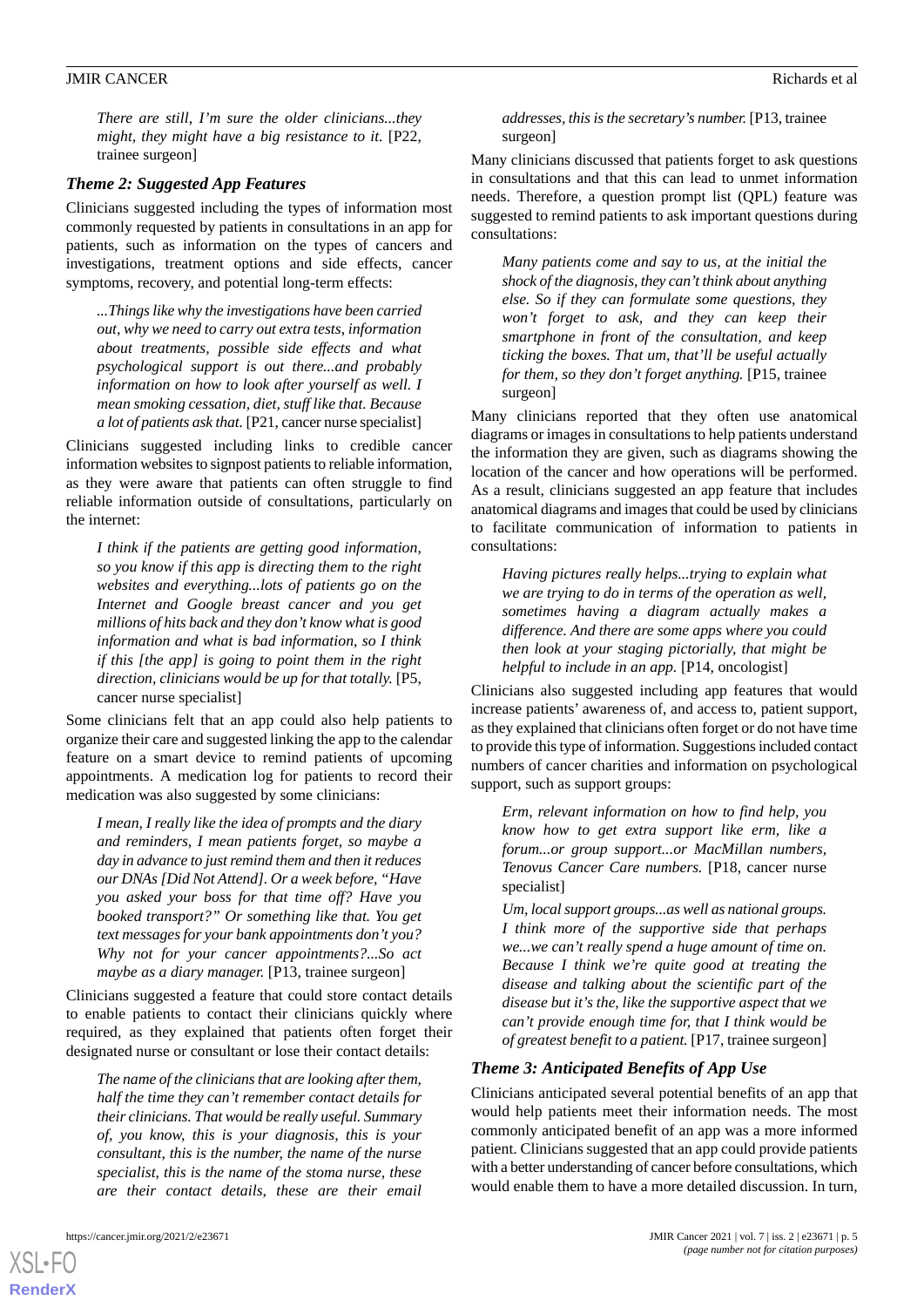clinicians expected that a more informed patient might develop more questions to ask:

*I think it would have benefits in that the patient would be more prepared and therefore understand more about their own disease before their consultations, which would help. It may be that they ask more questions as a result of it.* [P21, cancer nurse specialist]

A minority of clinicians also anticipated that patients'increased knowledge could lead to an increased sense of control over their lives by being able to plan ahead, which, in turn, might reduce their anxiety:

*What do you think the benefits would be in the long term for patients?* [Interviewer]

*It just gives them more control, um I think when they feel more control that helps them because it's their lack of control, their lack of being able to plan, things just happening around them, and at least if you know what's happening, so many patients come in and say, "Even though you kind've given me bad news, I feel better leaving than I did coming because I know what's happening and I know you've got a plan."* [P1, oncologist]

Clinicians anticipated that this type of app could also improve communication between patients and clinicians during consultations. It was thought that a QPL feature could act as an agenda for the consultation and, in turn, facilitate a more structured discussion while encouraging patients to communicate their concerns:

*The first steps I think you need to take are fairly simple and that's things like frequently asked questions...The app can be introduced, obviously, at various different stages, but certainly prior to the second visit, if they download the app and they have been on to answer those, ask those questions,...common questions that are asked...frequently asked questions, they may want to go through those before they then come back and see you a second time, or even the first time.* [P12, oncologist]

*Well I think clearer communication actually, knowing you're following the patient's agenda and what their problems are enables you to, you know, clarify things quicker, and to answer questions better.* [P4, palliative care clinician]

Clinicians suggested that this might improve the efficiency of the consultation and increase clinicians' confidence that they have met the patients' information needs:

*Hopefully it could form a very clear structure for a consultation which, you know, means it's probably more time efficient. Consultations can be quite long sometimes, particularly when you're trying to get the complex situation across, so I think there are benefits in terms of time.* [P11, surgeon]

# *Theme 4: Potential Disadvantages of and Barriers to App Use*

On the other hand, a minority of clinicians were concerned that an app for patients could potentially increase their workload and the length of consultations if it encourages patients to contact clinicians (via a contacts feature) or ask questions in consultations (via a QPL feature). However, clinicians believed that the many potential advantages of such an app would outweigh this potential disadvantage:

*It could potentially slow down consultations, we have to bear that in mind. But I think in the end of you have a quality consultation, in the end it probably speeds things up overall. As well as improves the quality of that consultation.* [P12, oncologist]

A small number of clinicians were also concerned that an app might hinder communication during consultations by distracting patients, who may then miss information. Similarly, some clinicians felt that app use during consultations could potentially reduce patients' nonverbal communication, which is used by clinicians to assess whether patients have understood the information:

*If it doesn't divert the consultation...because they are constantly looking at the app, and they won't be able to listen to what we say, and they may even miss it. So I presume that's the downside of it actually...I personally don't like um, somebody sitting in front of me and they're just on the smartphone ticking boxes, not listening to what I say, because a lot of it...face to face, eye contact on the person, and from the eye contact I can see whether the patient has understood it or not.* [P15, trainee surgeon]

Clinicians anticipated several potential barriers to the use of this type of app in practice. The main anticipated barriers were patients' age and prior experience with smart technology, where many clinicians believed that many older patients lacked the knowledge and experience to be able to use, or want to use, an app. In addition, clinicians expected that some older patients might have problems with physically using an app because of poor eyesight and/or dexterity:

*I think in general, and it is a vast generalization, cancer patients tend to be older patients and the older patients tend not to be able, quite so versed, in using apps and all that sort of stuff. So I think at the moment you might not get a great uptake. Give it ten years and I think yeah, I think everyone will be using it and the people who are in their sixties, seventies now, who are then going on to get cancer in their eighties and things...it'll be very useful for.* [P22, trainee surgeon]

*You have the very practical problems with patients of this age group because their eyesight is often poor, their dexterity might not be that good, you know on an iPhone rather than an iPad.* [P13, trainee surgeon]

Some clinicians were concerned that the cost of a smart device would be a barrier for some older patients who do not currently

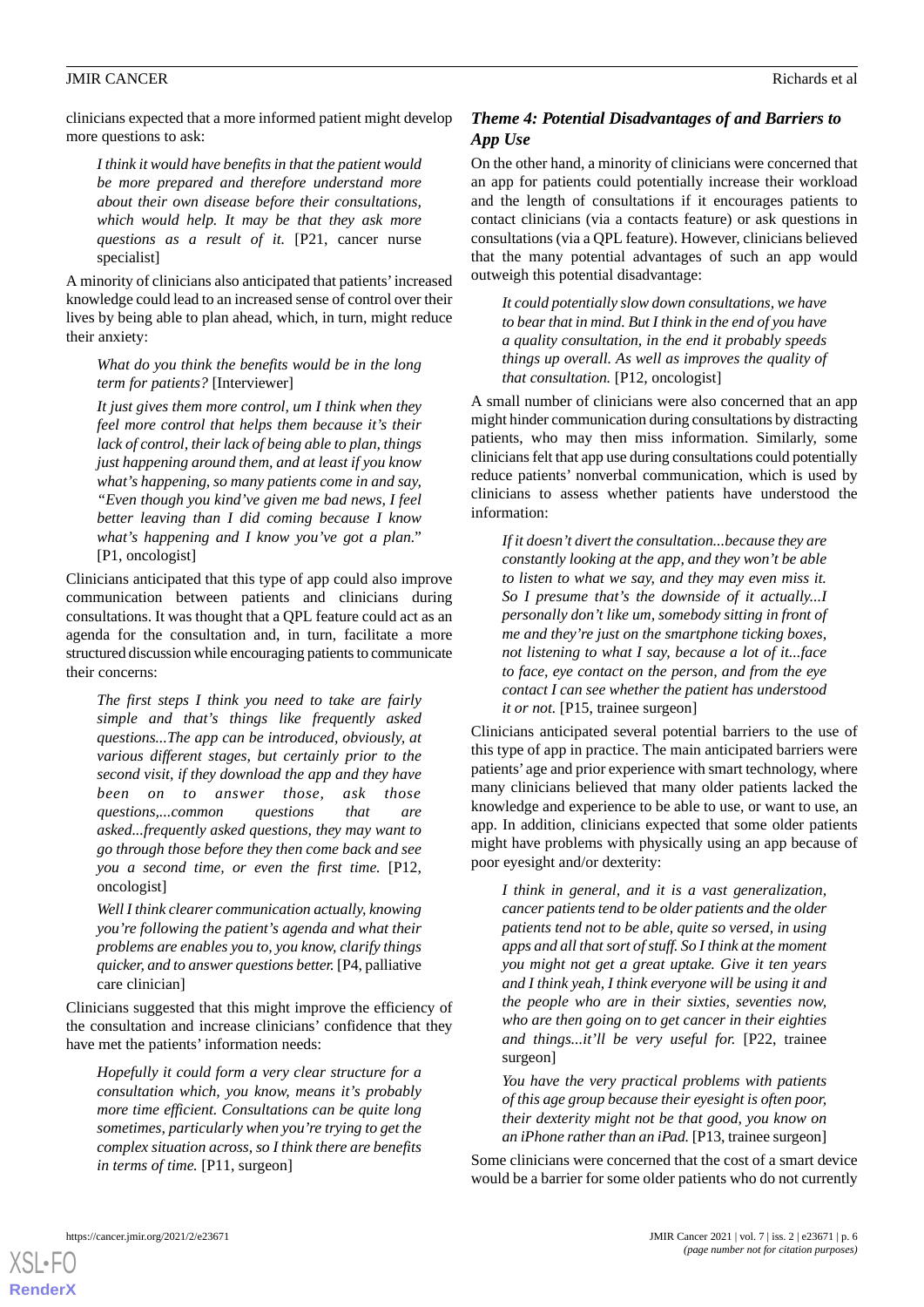have access to one. However, clinicians expected that these patients could gain access to a device via their family or friends:

*It would be sort of potentially be a barrier you know for the older ones who may not have the equipment or want the equipment but then again may have family members that would be willing.* [P20, cancer nurse specialist]

Some clinicians were concerned about the confidentiality of patients'information on an app, particularly due to cancer being a sensitive topic:

*I think storage of information, sensitive information is the main issue. If they have a smartphone or, you know, a tablet device that isn't locked then potentially if you put sensitive information on it, it could be easy to view, so you might need to put a password onto the app.* [P14, oncologist]

Finally, some clinicians indicated that a minority of patients appear to have an avoidant coping approach to their illness and so do not wish to have extensive information. As such, clinicians anticipated that this type of patient would not want to use this type of app:

*One thing I guess I would say is that you're always going to get the patient that will do everything, and you're always going to get the patient that will do nothing. There are those patients that will use everything and everything that they can access they will do...and others won't, you know?* [P5, cancer nurse specialist]

# *Discussion*

## **Principal Findings**

To our knowledge, this is the first study to explore the views of cancer clinicians regarding the development of a novel app intervention to help patients with cancer to meet their illness-related information needs in noninpatient settings. The primary aim of this study is to understand clinicians' views on the value of this type of intervention, the type of app that they anticipate to be most useful for patients, and whether clinicians would support the use of an app in clinical practice. Overall, clinicians felt it would be acceptable for patients to use such an app to support their information needs, including consultations. Clinicians' awareness of the barriers to information exchange during, and outside of, consultations with patients were reflected in the type of app features they suggested. The benefits of this type of app were anticipated to be a more informed patient, an increased sense of control for patients, better doctor-patient communication, and a more efficient and effective consultation. In contrast, an increase in clinicians' workload and poorer communication in consultations, which depended on the included app features, were identified as potential disadvantages, although clinicians believed that these would be outweighed by the benefits. The anticipated barriers to app use included patients' age and prior experience with smart technology, access to smart devices, confidentiality of information, and an avoidant coping approach to their condition. Overall, the views of

clinicians largely mirror the views of patients with cancer on this type of intervention [\[13](#page-9-1)].

Most clinicians reported that they had not previously used an app to assist them with patients in consultations; however, all clinicians owned a smart device and were familiar with this technology. This finding is likely because of the lack of availability of patient-facing apps that are reliable and developed by researchers or health organizations [\[23](#page-9-11),[24\]](#page-9-12), as an increasing number of clinicians use apps for a wide variety of work-related tasks [\[25](#page-9-13)]. Importantly, clinicians appeared to be supportive of the development of an app to help patients meet their information needs. This finding is consistent with previous studies that reported clinicians' positive perceptions and expectations for mobile interventions for other chronic health conditions [\[26](#page-9-14)[-28](#page-9-15)].

Clinicians'suggestions for app features reflected their awareness of barriers to information exchange during and outside of consultations with patients with cancer. First, clinicians suggested app features that would help patients to better self-manage their condition by providing detailed information about their cancer. This type of information might help prevent unnecessary hospitalizations [[29\]](#page-9-16). Clinicians also suggested links to reliable websites to help patients source accurate information. As the internet is now a common health information resource, studies have highlighted the importance of guiding patients to filter accurate health information [[30](#page-9-17)[,31](#page-9-18)]. This could help avoid patients becoming unnecessarily anxious and prolonging consultations with their clinicians, leaving room for more informed discussions. Clinicians also suggested additional app features that were not thought of by patients themselves in our previous qualitative study [[13\]](#page-9-1), including a feature to help them organize their care, such as appointment reminders, a medication log, and a feature to store clinicians' contact details.

Second, clinicians suggested app features to enable patients with cancer to overcome barriers to communication in consultations, such as a QPL to help patients remember to ask important questions. Clinicians felt that this type of feature would help patients to make their information needs clear to the clinician, instead of passively relying on the clinician to relay information. It is important for patients to voice their concerns and provide relevant information for their clinicians in order for clinicians to formulate the correct diagnosis and prescribe or amend treatment for patients [[32\]](#page-9-19). Clinicians also suggested a feature to assist *them* in imparting information to patients more effectively using diagrams or images; however, this feature might be better placed in a clinician-facing, rather than patient-facing, app.

Third, clinicians felt that an app could help with raising awareness of, and signposting patients to, cancer support services, such as contact numbers for cancer charities or information on support groups, which they felt would be beneficial for patients. This finding is supported by previous studies on the benefits of social support during cancer [[33\]](#page-9-20). Clinicians explained that they were not often able to impart this information because of limited time in consultations; thus, this presents an example of how technology can help to relieve

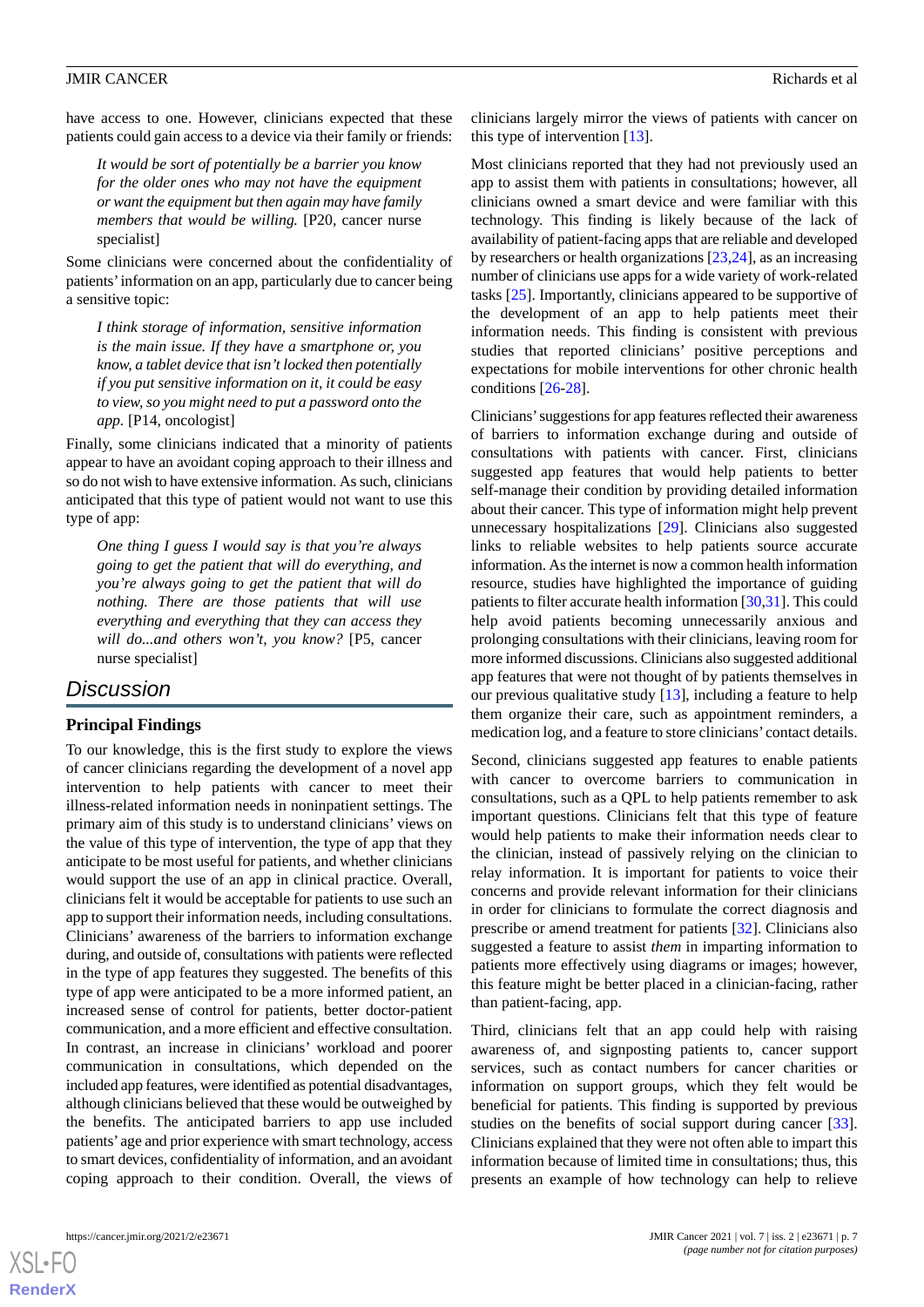The most commonly anticipated outcome of this type of intervention was a more informed patient, which is consistent with patient expectations [[13\]](#page-9-1). Clinicians further highlighted the benefits that they themselves might receive as a result of using a patient-facing app, including a more structured and efficient consultation. However, although some previous studies on the use of paper-based QPLs in cancer consultations have reported a decrease in consultation length, the evidence is generally mixed [[34](#page-9-21),[35\]](#page-9-22). Indeed, some clinicians were concerned that this type of app could lead to an increased workload if the app increased patient contact and question-asking. Some previous studies on clinicians' perceptions of their involvement in mobile symptom-monitoring interventions for patients with cancer have reported that increased workloads and technical issues were problematic in clinical practice [[17](#page-9-5)[,36,](#page-10-0)[37\]](#page-10-1). However, these interventions were used equally by clinicians and patients, whereas a patient-facing app that is used independently of the clinician would limit the potential impact on clinicians' workloads. In addition, clinicians in this study believed that the advantage of an improved consultation might outweigh the potential increase in workload. Subsequently, studies of digital and paper-based patient-facing interventions that are used *during* allocated consultation times have been found to be acceptable by clinicians [\[38](#page-10-2),[39\]](#page-10-3).

A number of clinicians in our study were concerned that an app might hinder communication during consultations by distracting patients and that some older clinicians might be particularly resistant to this change in consultations. These findings are unsurprising, as previous studies have reported that some clinicians perceive the use of a smartphone in clinical settings to be unprofessional because of the association of mobile phones with poor quality social contact [[40,](#page-10-4)[41](#page-10-5)]. However, as stated earlier, previous studies have shown that digital interventions that are used by patients in consultations are acceptable by clinicians in practice [[38](#page-10-2)[,39](#page-10-3)]. In addition, senior clinicians were interviewed for this study and found the idea of an app for patients with cancer to be acceptable.

Other potential barriers to app use identified by clinicians included patients' age and experience with smart technology, access to smart technology and the internet, and confidentiality of patients' medical information, which were also concerns of patients with cancer [[13\]](#page-9-1) and clinicians of previous studies of mobile interventions for chronic health conditions [\[26](#page-9-14)-[28\]](#page-9-15). However, clinicians recognized that patients' age and prior experience with smart technology is only a temporary potential barrier and an app that would not require the input of sensitive information might circumvent concerns of confidentiality.

#### **Implications**

[XSL](http://www.w3.org/Style/XSL)•FO **[RenderX](http://www.renderx.com/)**

This study presents novel findings on the views of cancer clinicians regarding the development of an app for patients with cancer, including the potential outcomes and benefits of this type of intervention. In line with the MRC framework [[14\]](#page-9-2) and person-based approach [\[15](#page-9-3)] for the development of complex interventions in health care, these findings can be used, in combination with the findings from our patient study [[13\]](#page-9-1), to

develop intervention objectives and inform the selection of app features. For example, based on clinicians' views reported in this study, and in support of patients' views, the objectives of the intervention might be to facilitate the development of patients'understanding and self-management of their condition, and it is anticipated that this could be achieved by including app features that enable patients to (1) better self-manage their condition by sourcing accurate information outside of consultations and improving the organization of their care through the use of reminders and logs, (2) overcome barriers to communication in consultations by encouraging question-asking and participation in their care, and (3) identify and access cancer support services that will provide further information and support where needed (such as psychological support). This study identified the potential benefits of a patient-facing app for the clinicians themselves and the potential disadvantages of, and barriers to, this type of app. These findings can be considered during app design to optimize its uptake, usability, and usefulness [\[15](#page-9-3)]. For example, clinicians were concerned that patients could be distracted in consultations, so an objective would be to design an app that will only be referred to briefly in consultations but not actively used throughout. Similarly, to circumvent some clinicians' concerns about the confidentiality of information, a further objective would be to design an app that does not require the input of sensitive information.

#### **Limitations**

A varied sample of clinicians, including a variety of roles, settings, patient types, and career lengths as well as a balance of both genders, is a strength of this study. However, there were several limitations to consider. It was not possible to calculate the response rate for this study nor to collect the key characteristics of those who declined to participate. In addition, all clinicians were smart technology owners. Therefore, the sample may not be representative of the general population of clinicians and may have included those with more favorable perceptions of an app than those who chose not to participate. However, statistics suggest that ownership of smart technology among clinicians is common, where up to 90% of health care professionals own a smart device, and new technologies will continue to be integrated into health care services [\[42](#page-10-6),[43\]](#page-10-7). Joint interviews with 4 clinicians may have prevented these participants from discussing important issues that they might have talked about in a separate interview; however, most interviews were conducted individually at length.

Providing examples of types of app features that could be used by patients with cancer before beginning the interview might have influenced some participants'responses because of social desirability. The risk of this bias was minimized as the interviewer explained that all opinions were valued, both positive and negative, to develop an app that would be most useful for future patients.

Finally, participants were asked to reflect on a hypothetical scenario in which an app could be available for patients in the future. Participants were also asked to anticipate *the potential* benefits and disadvantages of, and barriers to, a hypothetical app. As a result, the data are not necessarily grounded in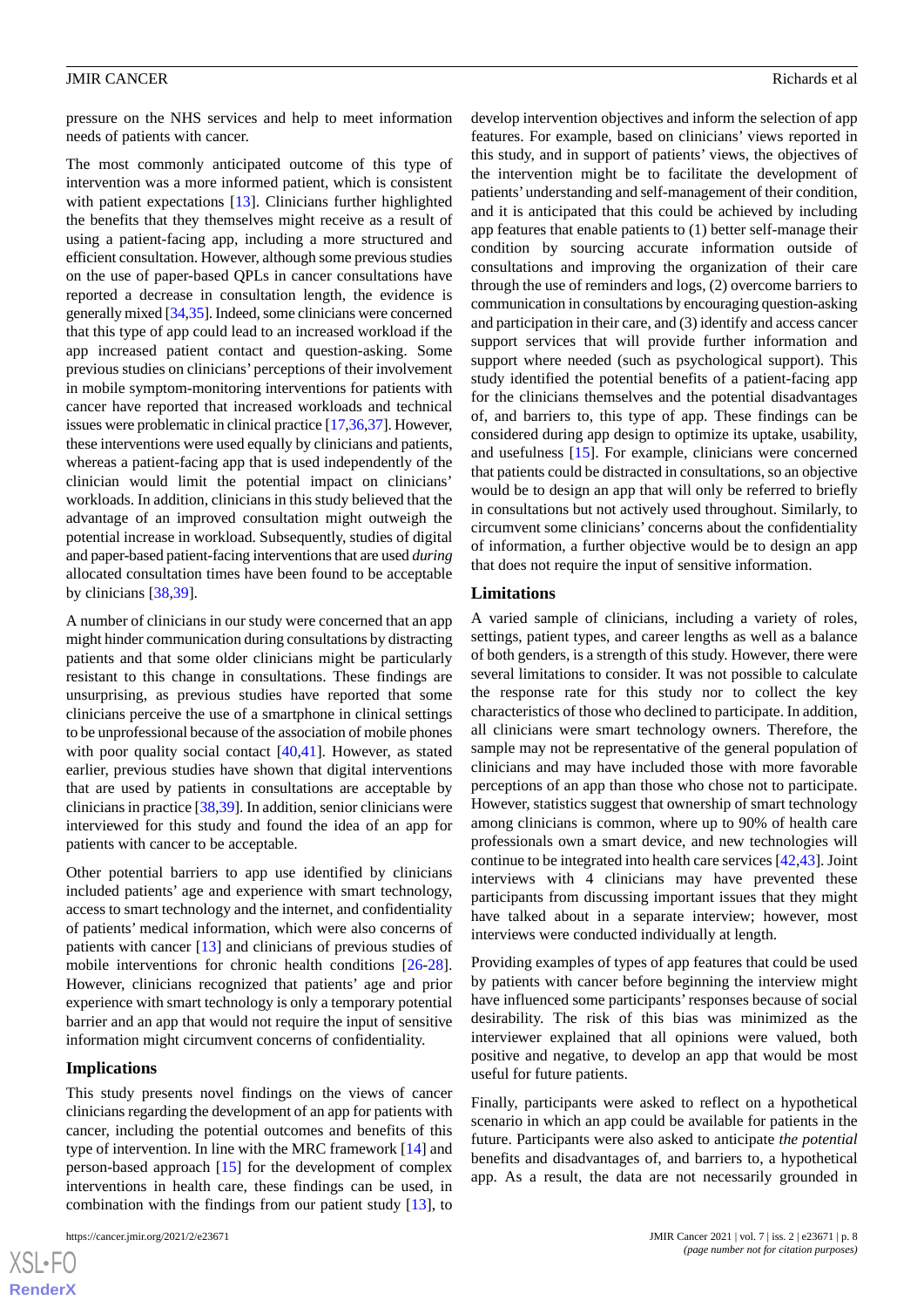concrete experience and therefore may not translate into engagement.

### **Conclusions**

To our knowledge, this study is the first to explore the views of cancer clinicians regarding an app that aims to help patients with cancer meet their illness-related information needs in noninpatient settings. Clinicians appear to be supportive of the development of an app and its use in consultations and suggested

the types of app features that they anticipate to be useful for patients; specifically, an app that would enable patients to better self-manage their condition, overcome barriers communication in consultations, and identify and access cancer support services. The potential outcomes of this type of intervention were highlighted, including the benefits for both the patients and clinicians, and the potential benefits of this type of intervention appeared to outweigh clinicians' few minor concerns.

# **Acknowledgments**

This study was funded by Tenovus Cancer Care.

#### **Authors' Contributions**

RR, PK, KB, and FW were responsible for the concept, design, and conduct of the study. RR was responsible for data collection and analysis as well as for manuscript preparation. FW was responsible for double coding a subset of the interview data. FW, PK, and KB reviewed the manuscript drafts for intellectual content. All authors approved the final version of the manuscript.

# **Conflicts of Interest**

<span id="page-8-8"></span>None declared.

# **Multimedia Appendix 1**

<span id="page-8-0"></span>Clinician topic guide. [[DOCX File , 16 KB](https://jmir.org/api/download?alt_name=cancer_v7i2e23671_app1.docx&filename=7196bf93a318ff6144be8b2ec8e68a6b.docx)-[Multimedia Appendix 1\]](https://jmir.org/api/download?alt_name=cancer_v7i2e23671_app1.docx&filename=7196bf93a318ff6144be8b2ec8e68a6b.docx)

#### **References**

- <span id="page-8-2"></span><span id="page-8-1"></span>1. Howell D, Mayer D, Fielding R, Eicher M, Verdonck-de Leeuw IM, Johansen C, Global Partners for Self-Management in Cancer. Management of cancer and health after the clinic visit: a call to action for self-management in cancer care. J Natl Cancer Inst 2020 Jun 11;113(5):- [\[FREE Full text\]](https://doi.org/10.1093/jnci/djaa083) [doi: [10.1093/jnci/djaa083\]](http://dx.doi.org/10.1093/jnci/djaa083) [Medline: [32525530](http://www.ncbi.nlm.nih.gov/entrez/query.fcgi?cmd=Retrieve&db=PubMed&list_uids=32525530&dopt=Abstract)]
- <span id="page-8-3"></span>2. Phillips J, Currow D. Cancer as a chronic disease. Collegian 2010 Jul;17(2):47-50 [\[FREE Full text\]](https://doi.org/10.1016/j.colegn.2010.04.007) [doi: [10.1016/j.colegn.2010.04.007](http://dx.doi.org/10.1016/j.colegn.2010.04.007)] [Medline: [20738055\]](http://www.ncbi.nlm.nih.gov/entrez/query.fcgi?cmd=Retrieve&db=PubMed&list_uids=20738055&dopt=Abstract)
- <span id="page-8-4"></span>3. Hibbard JH. Patient activation and the use of information to support informed health decisions. Patient Educ Couns 2017 Jan;100(1):5-7. [doi: [10.1016/j.pec.2016.07.006\]](http://dx.doi.org/10.1016/j.pec.2016.07.006) [Medline: [27432014](http://www.ncbi.nlm.nih.gov/entrez/query.fcgi?cmd=Retrieve&db=PubMed&list_uids=27432014&dopt=Abstract)]
- 4. Ahamad AW, Wallner PE, Salenius S, Ross R, Fernandez E. What do patients really want to know? J Clin Oncol 2017 May 20:35(15\_suppl):e18261. [doi: [10.1200/JCO.2017.35.15\\_suppl.e18261](http://dx.doi.org/10.1200/JCO.2017.35.15_suppl.e18261)]
- <span id="page-8-5"></span>5. Goerling U, Faller H, Hornemann B, Hönig K, Bergelt C, Maatouk I, et al. Information needs in cancer patients across the disease trajectory. A prospective study. Patient Educ Couns 2020 Jan;103(1):120-126 [[FREE Full text](https://doi.org/10.1016/j.pec.2019.08.011)] [doi: [10.1016/j.pec.2019.08.011\]](http://dx.doi.org/10.1016/j.pec.2019.08.011) [Medline: [31474389](http://www.ncbi.nlm.nih.gov/entrez/query.fcgi?cmd=Retrieve&db=PubMed&list_uids=31474389&dopt=Abstract)]
- <span id="page-8-6"></span>6. Faller H, Koch U, Brähler E, Härter M, Keller M, Schulz H, et al. Satisfaction with information and unmet information needs in men and women with cancer. J Cancer Surviv 2016 Feb;10(1):62-70. [doi: [10.1007/s11764-015-0451-1](http://dx.doi.org/10.1007/s11764-015-0451-1)] [Medline: [25956402](http://www.ncbi.nlm.nih.gov/entrez/query.fcgi?cmd=Retrieve&db=PubMed&list_uids=25956402&dopt=Abstract)]
- 7. Moghaddam N, Coxon H, Nabarro S, Hardy B, Cox K. Unmet care needs in people living with advanced cancer: a systematic review. Support Care Cancer 2016 Aug;24(8):3609-3622. [doi: [10.1007/s00520-016-3221-3\]](http://dx.doi.org/10.1007/s00520-016-3221-3) [Medline: [27137214](http://www.ncbi.nlm.nih.gov/entrez/query.fcgi?cmd=Retrieve&db=PubMed&list_uids=27137214&dopt=Abstract)]
- 8. Blödt S, Kaiser M, Adam Y, Adami S, Schultze M, Müller-Nordhorn J, et al. Understanding the role of health information in patients' experiences: secondary analysis of qualitative narrative interviews with people diagnosed with cancer in Germany. BMJ Open 2018 Mar 12;8(3):e019576 [[FREE Full text](https://bmjopen.bmj.com/lookup/pmidlookup?view=long&pmid=29530909)] [doi: [10.1136/bmjopen-2017-019576](http://dx.doi.org/10.1136/bmjopen-2017-019576)] [Medline: [29530909](http://www.ncbi.nlm.nih.gov/entrez/query.fcgi?cmd=Retrieve&db=PubMed&list_uids=29530909&dopt=Abstract)]
- <span id="page-8-7"></span>9. Faller H, Strahl A, Richard M, Niehues C, Meng K. The prospective relationship between satisfaction with information and symptoms of depression and anxiety in breast cancer: A structural equation modeling analysis. Psycho-Oncology 2017 Jan 30;26(11):1741-1748. [doi: [10.1002/pon.4358](http://dx.doi.org/10.1002/pon.4358)]
- 10. Husson O, Thong MS, Mols F, Oerlemans S, Kaptein AA, van de Poll-Franse LV. Illness perceptions in cancer survivors: what is the role of information provision? Psychooncology 2013 Mar 6;22(3):490-498. [doi: [10.1002/pon.3042\]](http://dx.doi.org/10.1002/pon.3042) [Medline: [22307579](http://www.ncbi.nlm.nih.gov/entrez/query.fcgi?cmd=Retrieve&db=PubMed&list_uids=22307579&dopt=Abstract)]
- 11. Wiener CH, Cassisi JE, Paulson D, Husson O, Gupta RA. Information support, illness perceptions, and distress in survivors of differentiated thyroid cancer. J Health Psychol 2019 Aug 12;24(9):1201-1209. [doi: [10.1177/1359105317692143\]](http://dx.doi.org/10.1177/1359105317692143) [Medline: [28810403](http://www.ncbi.nlm.nih.gov/entrez/query.fcgi?cmd=Retrieve&db=PubMed&list_uids=28810403&dopt=Abstract)]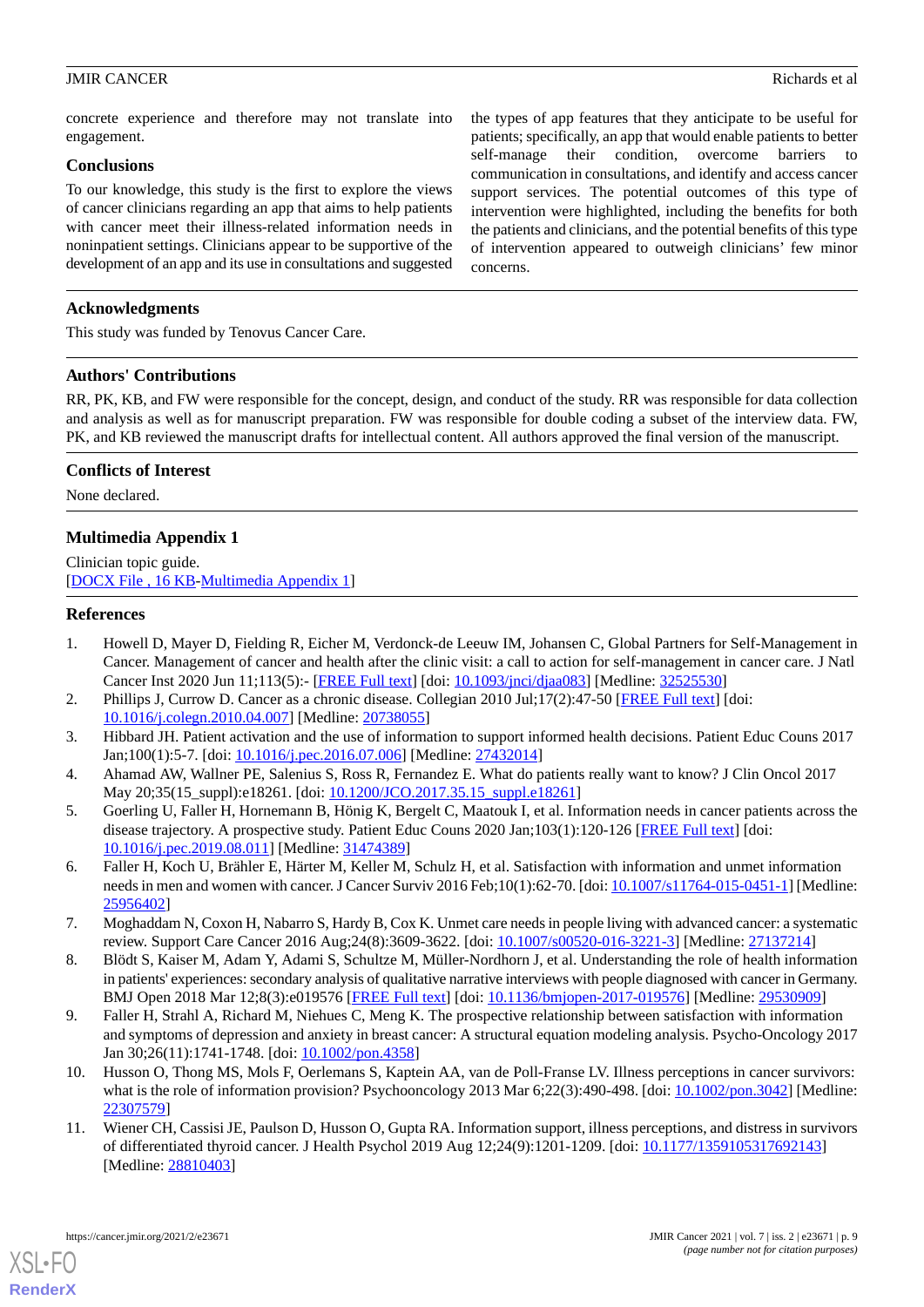- <span id="page-9-0"></span>12. Richards R, Kinnersley P, Brain K, McCutchan G, Staffurth J, Wood F. Use of mobile devices to help cancer patients meet their information needs in non-inpatient settings: systematic review. JMIR Mhealth Uhealth 2018 Dec 14;6(12):e10026 [[FREE Full text](https://mhealth.jmir.org/2018/12/e10026/)] [doi: [10.2196/10026\]](http://dx.doi.org/10.2196/10026) [Medline: [30552082\]](http://www.ncbi.nlm.nih.gov/entrez/query.fcgi?cmd=Retrieve&db=PubMed&list_uids=30552082&dopt=Abstract)
- <span id="page-9-1"></span>13. Richards R, Kinnersley P, Brain K, Staffurth J, Wood F. The preferences of patients with cancer regarding apps to help meet their illness-related information needs: qualitative interview study. JMIR Mhealth Uhealth 2019 Jul 31;7(7):e14187 [[FREE Full text](https://mhealth.jmir.org/2019/7/e14187/)] [doi: [10.2196/14187\]](http://dx.doi.org/10.2196/14187) [Medline: [31368446\]](http://www.ncbi.nlm.nih.gov/entrez/query.fcgi?cmd=Retrieve&db=PubMed&list_uids=31368446&dopt=Abstract)
- <span id="page-9-2"></span>14. Craig P, Dieppe P, Macintyre S, Michie S, Nazareth I, Petticrew M, Medical Research Council Guidance. Developing and evaluating complex interventions: the new Medical Research Council guidance. Br Med J 2008 Sep 29;337:a1655 [\[FREE](http://europepmc.org/abstract/MED/18824488) [Full text\]](http://europepmc.org/abstract/MED/18824488) [doi: [10.1136/bmj.a1655\]](http://dx.doi.org/10.1136/bmj.a1655) [Medline: [18824488\]](http://www.ncbi.nlm.nih.gov/entrez/query.fcgi?cmd=Retrieve&db=PubMed&list_uids=18824488&dopt=Abstract)
- <span id="page-9-4"></span><span id="page-9-3"></span>15. Yardley L, Morrison L, Bradbury K, Muller I. The person-based approach to intervention development: application to digital health-related behavior change interventions. J Med Internet Res 2015 Jan;17(1):e30 [[FREE Full text](http://www.jmir.org/2015/1/e30/)] [doi: [10.2196/jmir.4055](http://dx.doi.org/10.2196/jmir.4055)] [Medline: [25639757](http://www.ncbi.nlm.nih.gov/entrez/query.fcgi?cmd=Retrieve&db=PubMed&list_uids=25639757&dopt=Abstract)]
- <span id="page-9-5"></span>16. Murray E, Hekler E, Andersson G, Collins L, Doherty A, Hollis C, et al. Evaluating digital health interventions: key questions and approaches. Am J Prev Med 2016 Nov;51(5):843-851 [\[FREE Full text\]](http://europepmc.org/abstract/MED/27745684) [doi: [10.1016/j.amepre.2016.06.008](http://dx.doi.org/10.1016/j.amepre.2016.06.008)] [Medline: [27745684](http://www.ncbi.nlm.nih.gov/entrez/query.fcgi?cmd=Retrieve&db=PubMed&list_uids=27745684&dopt=Abstract)]
- <span id="page-9-6"></span>17. Maguire R, McCann L, Miller M, Kearney N. Nurse's perceptions and experiences of using of a mobile-phone-based Advanced Symptom Management System (ASyMS) to monitor and manage chemotherapy-related toxicity. Eur J Oncol Nurs 2008 Sep;12(4):380-386. [doi: [10.1016/j.ejon.2008.04.007](http://dx.doi.org/10.1016/j.ejon.2008.04.007)] [Medline: [18539527\]](http://www.ncbi.nlm.nih.gov/entrez/query.fcgi?cmd=Retrieve&db=PubMed&list_uids=18539527&dopt=Abstract)
- <span id="page-9-7"></span>18. Hall MA, Zheng B, Dugan E, Camacho F, Kidd KE, Mishra A, et al. Measuring patients'trust in their primary care providers. Med Care Res Rev 2016 Aug 18;59(3):293-318. [doi: [10.1177/1077558702059003004](http://dx.doi.org/10.1177/1077558702059003004)]
- <span id="page-9-9"></span><span id="page-9-8"></span>19. Finney RLJ, Agunwamba AA, Wilson P, Chawla N, Vieux S, Blanch-Hartigan D, et al. Cancer-related information seeking among cancer survivors: trends over a decade (2003-2013). J Cancer Educ 2016 Jun;31(2):348-357. [doi: [10.1007/s13187-015-0802-7\]](http://dx.doi.org/10.1007/s13187-015-0802-7) [Medline: [25712202](http://www.ncbi.nlm.nih.gov/entrez/query.fcgi?cmd=Retrieve&db=PubMed&list_uids=25712202&dopt=Abstract)]
- <span id="page-9-10"></span>20. Green J, Thorogood N. Qualitative Methods for Health Research. London, UK: Sage Publications; 2018.
- <span id="page-9-11"></span>21. Patton M. Qualitative Research & Evaluation Methods. London, UK: Sage Publications; 2002.
- 22. Braun V, Clarke V. Reflecting on reflexive thematic analysis. Qual Res Sport Exerc Health 2019 Jun 13;11(4):589-597 [[FREE Full text](https://doi.org/10.1080/2159676X.2019.1628806)] [doi: [10.1080/2159676x.2019.1628806\]](http://dx.doi.org/10.1080/2159676x.2019.1628806)
- <span id="page-9-12"></span>23. Bender J, Yue R, To M, Deacken L, Jadad A. A lot of action, but not in the right direction: systematic review and content analysis of smartphone applications for the prevention, detection, and management of cancer. J Med Internet Res 2013 Dec 23;15(12):e287 [\[FREE Full text](https://doi.org/10.2196/jmir.2661)] [doi: [10.2196/jmir.2661\]](http://dx.doi.org/10.2196/jmir.2661) [Medline: [24366061](http://www.ncbi.nlm.nih.gov/entrez/query.fcgi?cmd=Retrieve&db=PubMed&list_uids=24366061&dopt=Abstract)]
- <span id="page-9-14"></span><span id="page-9-13"></span>24. Pandey A, Hasan S, Dubey D, Sarangi S. Smartphone apps as a source of cancer information: changing trends in health information-seeking behavior. J Cancer Educ 2013 Mar;28(1):138-142. [doi: [10.1007/s13187-012-0446-9\]](http://dx.doi.org/10.1007/s13187-012-0446-9) [Medline: [23275239](http://www.ncbi.nlm.nih.gov/entrez/query.fcgi?cmd=Retrieve&db=PubMed&list_uids=23275239&dopt=Abstract)]
- 25. Ozdalga E, Ozdalga A, Ahuja N. The smartphone in medicine: a review of current and potential use among physicians and students. J Med Internet Res 2012 Sep 27;14(5):e128 [\[FREE Full text\]](https://www.jmir.org/2012/5/e128/) [doi: [10.2196/jmir.1994\]](http://dx.doi.org/10.2196/jmir.1994) [Medline: [23017375](http://www.ncbi.nlm.nih.gov/entrez/query.fcgi?cmd=Retrieve&db=PubMed&list_uids=23017375&dopt=Abstract)]
- <span id="page-9-15"></span>26. Bostock Y, Hanley J, McGown D, Pinnock H, Padfield P, McKinstry B. The acceptability to patients and professionals of remote blood pressure monitoring using mobile phones. Primary Health Care 2009 Jul 28;10(04):299-308 [[FREE Full text](https://doi.org/10.1017/S1463423609990107)] [doi: [10.1017/s1463423609990107](http://dx.doi.org/10.1017/s1463423609990107)]
- <span id="page-9-16"></span>27. Pinnock H, Slack R, Pagliari C, Price D, Sheikh A. Professional and patient attitudes to using mobile phone technology to monitor asthma: questionnaire survey. Prim Care Respir J 2006 Aug 1;15(4):237-245 [\[FREE Full text\]](https://doi.org/10.1016/j.pcrj.2006.03.001) [doi: [10.1016/j.pcrj.2006.03.001](http://dx.doi.org/10.1016/j.pcrj.2006.03.001)] [Medline: [16843066\]](http://www.ncbi.nlm.nih.gov/entrez/query.fcgi?cmd=Retrieve&db=PubMed&list_uids=16843066&dopt=Abstract)
- <span id="page-9-18"></span><span id="page-9-17"></span>28. Seto E, Leonard KJ, Masino C, Cafazzo JA, Barnsley J, Ross HJ. Attitudes of heart failure patients and health care providers towards mobile phone-based remote monitoring. J Med Internet Res 2010 Nov;12(4):e55 [[FREE Full text](http://www.jmir.org/2010/4/e55/)] [doi: [10.2196/jmir.1627](http://dx.doi.org/10.2196/jmir.1627)] [Medline: [21115435](http://www.ncbi.nlm.nih.gov/entrez/query.fcgi?cmd=Retrieve&db=PubMed&list_uids=21115435&dopt=Abstract)]
- <span id="page-9-20"></span><span id="page-9-19"></span>29. Ream E, Richardson A. The role of information in patients' adaptation to chemotherapy and radiotherapy: a review of the literature. Eur J Cancer Care (Engl) 1996 Sep;5(3):132-138. [Medline: [9117045](http://www.ncbi.nlm.nih.gov/entrez/query.fcgi?cmd=Retrieve&db=PubMed&list_uids=9117045&dopt=Abstract)]
- <span id="page-9-21"></span>30. Eysenbach G. The impact of the Internet on cancer outcomes. CA Cancer J Clin 2003;53(6):356-371. [Medline: [15224975](http://www.ncbi.nlm.nih.gov/entrez/query.fcgi?cmd=Retrieve&db=PubMed&list_uids=15224975&dopt=Abstract)]
- 31. Gerber BS, Eiser AR. The patient physician relationship in the Internet age: future prospects and the research agenda. J Med Internet Res 2001;3(2):E15 [[FREE Full text](http://www.jmir.org/2001/2/e15/)] [doi: [10.2196/jmir.3.2.e15\]](http://dx.doi.org/10.2196/jmir.3.2.e15) [Medline: [11720957](http://www.ncbi.nlm.nih.gov/entrez/query.fcgi?cmd=Retrieve&db=PubMed&list_uids=11720957&dopt=Abstract)]
- <span id="page-9-22"></span>32. Waitzkin H. Information giving in medical care. J Health Soc Behav 1985 Jun;26(2):81. [doi: [10.2307/2136599](http://dx.doi.org/10.2307/2136599)]
- 33. Dukes Holland K, Holahan CK. The relation of social support and coping to positive adaptation to breast cancer. Psychology & Health 2003 Jan;18(1):15-29. [doi: [10.1080/0887044031000080656](http://dx.doi.org/10.1080/0887044031000080656)]
- 34. Brown RF, Butow PN, Dunn SM, Tattersall MH. Promoting patient participation and shortening cancer consultations: a randomised trial. Br J Cancer 2001 Nov 2;85(9):1273-1279 [[FREE Full text](http://europepmc.org/abstract/MED/11720460)] [doi: [10.1054/bjoc.2001.2073](http://dx.doi.org/10.1054/bjoc.2001.2073)] [Medline: [11720460](http://www.ncbi.nlm.nih.gov/entrez/query.fcgi?cmd=Retrieve&db=PubMed&list_uids=11720460&dopt=Abstract)]
- 35. Dimoska A, Tattersall MH, Butow PN, Shepherd H, Kinnersley P. Can a 'prompt list' empower cancer patients to ask relevant questions? Cancer 2008 Jul 15;113(2):225-237 [\[FREE Full text\]](http://dx.doi.org/10.1002/cncr.23543) [doi: [10.1002/cncr.23543](http://dx.doi.org/10.1002/cncr.23543)] [Medline: [18484592](http://www.ncbi.nlm.nih.gov/entrez/query.fcgi?cmd=Retrieve&db=PubMed&list_uids=18484592&dopt=Abstract)]